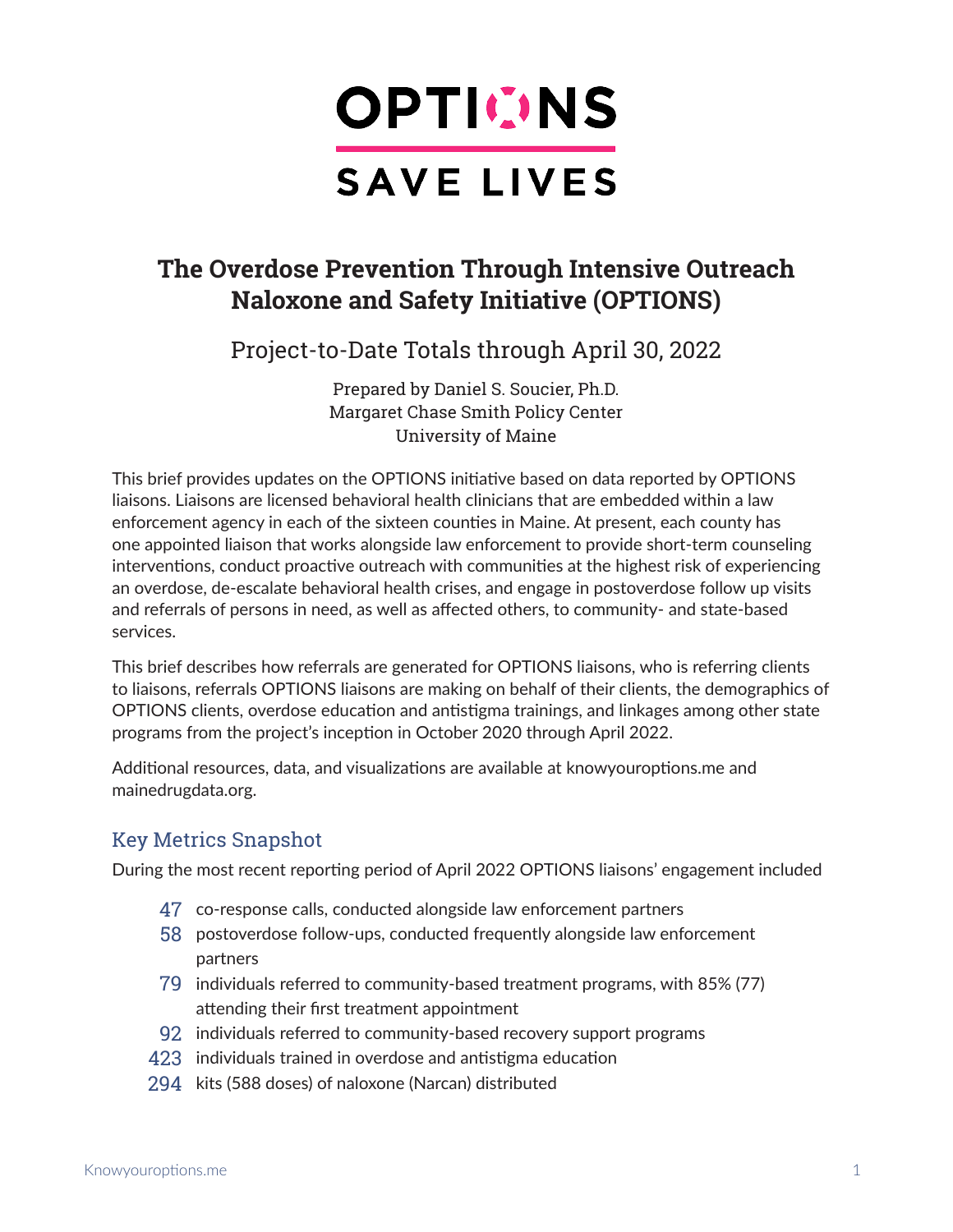From October 2020 through April 2022 (project-to-date-totals), OPTIONS liaisons' engagement included

- 735 co-response calls, conducted alongside law enforcement partners
- 965 postoverdose follow-ups. conducted frequently alongside law enforcement partners
- 772 clients referred to community-based treatment programs, with 88% (673) confirmed to have attended their first appointments
- 808 individuals referred to community-based recovery support programs
- 2,592 individuals trained in overdose and antistigma education
- 2,236 kits (4,472 doses) of naloxone distributed

# How OPTIONS Liaisons Receive Clients

OPTIONS liaisons generate clients from operating alongside law enforcement officers as coresponders to nonfatal and fatal opioid overdoses as well as other substance-use-related public safety response calls. Co-response calls are those that OPTIONS liaisons respond to during the moment of crisis, whereas postoverdose follow-up visits are those that they respond to in the days following a substance-use-related crisis. Oftentimes, law enforcement partners accompany liaisons during both co-response calls and postoverdose follow-up visits.

OPTIONS liaisons also generate clients through self-referrals and proactive referrals. Selfreferrals occur when individuals contact OPTIONS liaisons themselves. Proactive referrals are those made by public safety officials, clinicians, community-based substance use supports, and affected others.

OPTIONS Response Calls and Self and Proactive Referrals,



2 Knowyouroptions.me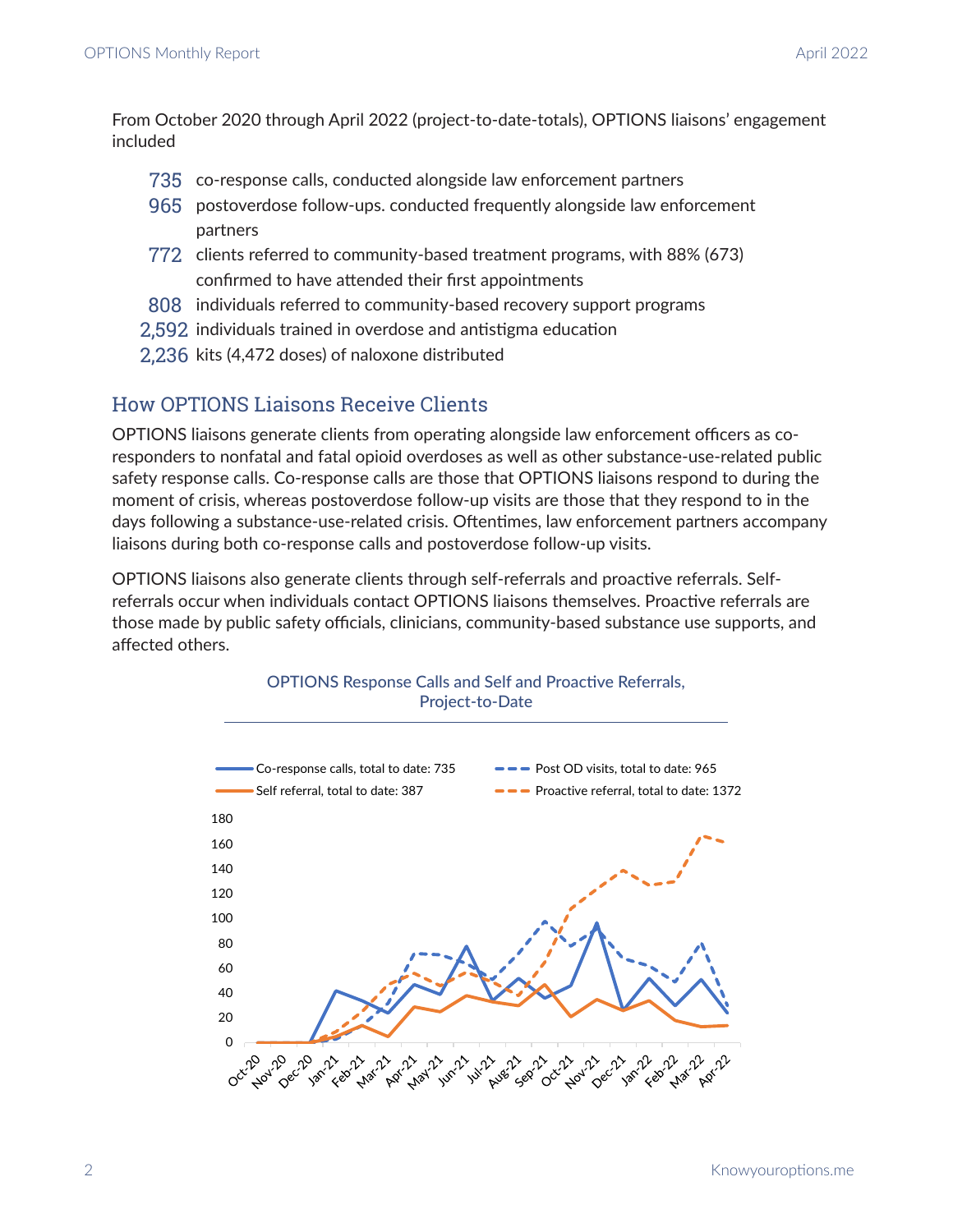|                    | $Oct-$<br>Dec<br>2020 | Jan-<br>Mar<br>2021 | Apr-<br>Jun<br>2021 | Jul<br>2021 | Aug<br>2021 | Sep<br>2021 | Oct<br>2021 | Nov<br>2021 | Dec<br>2021 | Jan<br>2022 | Feb<br>2022 | Mar<br>2022 | Apr<br>2022 | Total |
|--------------------|-----------------------|---------------------|---------------------|-------------|-------------|-------------|-------------|-------------|-------------|-------------|-------------|-------------|-------------|-------|
| Co-response calls  | $\Omega$              | 100                 | 164                 | 34          | 52          | 36          | 46          | 97          | 26          | 52          | 30          | 51          | 47          | 735   |
| Post OD visits     | $\Omega$              | 49                  | 207                 | 51          | 72          | 98          | 78          | 92          | 68          | 62          | 49          | 81          | 58          | 965   |
| Self referral      | $\Omega$              | 24                  | 92                  | 33          | 30          | 47          | 21          | 35          | 26          | 34          | 18          | 13          | 14          | 387   |
| Proactive referral | $\Omega$              | 81                  | 159                 | 49          | 38          | 65          | 108         | 124         | 139         | 127         | 130         | 167         | 185         | 1372  |

## Monthly Client Interactions for OPTIONS Liaisons

The following chart and table show the number of law enforcement calls responded to and postoverdose follow-up visits conducted by liaisons along with the number of self and proactive referrals.

Proactive referrals to OPTIONS liaisons come from a variety of sources including law enforcement, treatment providers, affected others, other OPTIONS liaisons, recovery coaches, emergency department clinicians, and first responders. This data began being collected during the second year of the program in October 2021. The following two pie charts show the number and percentage of proactive referrals to OPTIONS liaisons as well as the number and percentage of self-referrals 23% (406) versus proactive referrals 77% (1,351). Law enforcement make up the preponderance of proactive referrals at 62% (561) followed by treatment providers 12% (104) and affected others 11% (103).



#### Proactive and Self Referrals, Project-to-Date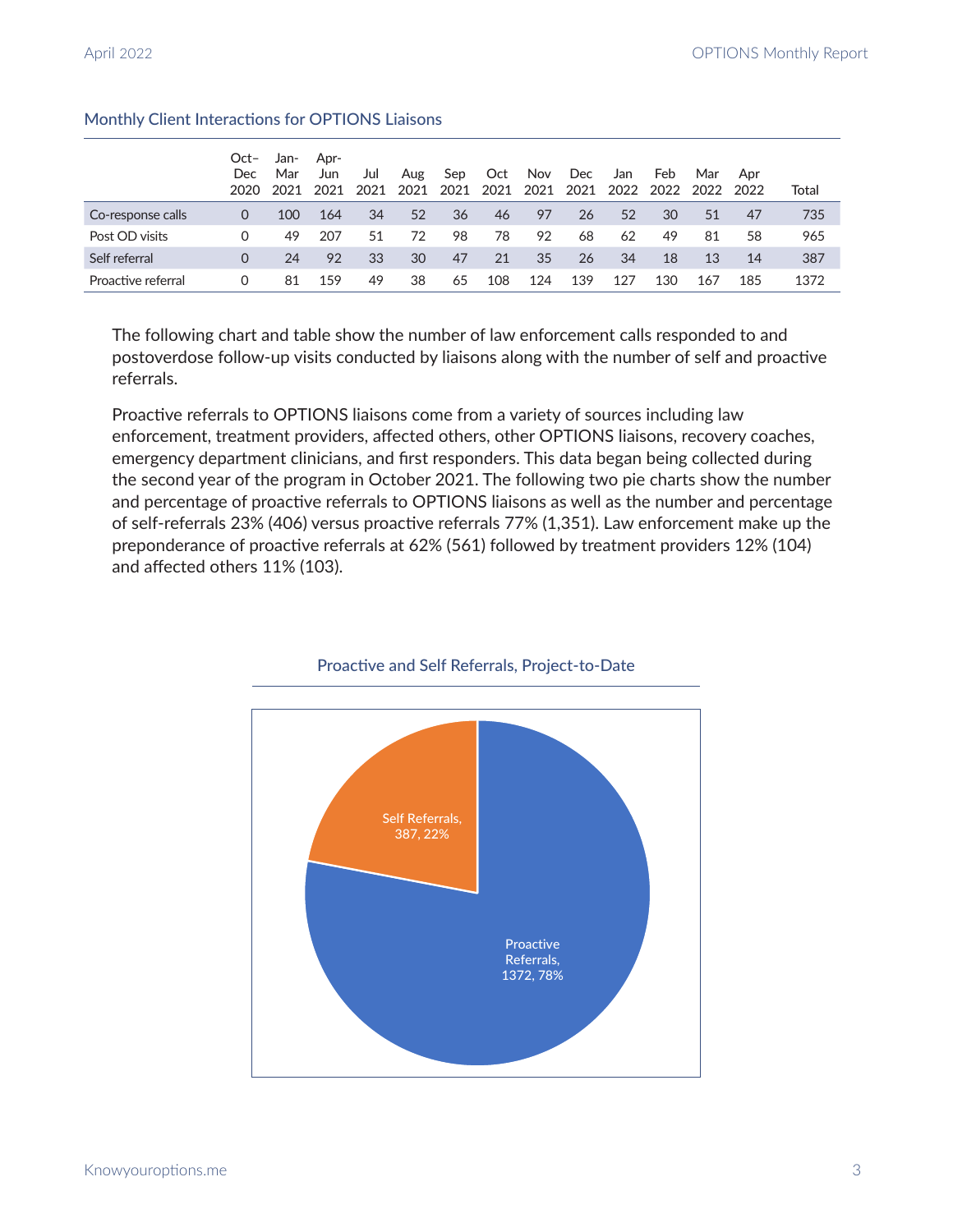

# Proactive Referrals by Type, Project to Date

Note: Liaisons began reporting proactive referrals by type beginning in year 2 of the initiative (October 2021)

# Clients Served by OPTIONS Liaisons

OPTIONS liaisons serve not only individuals in need but also affected others. In many counties, liaisons are known members of the community who are able to reach at-risk individuals and those that might not engage with other State-based harm reduction, treatment, recovery, or prevention services. The following four charts show the demographic breakdown of clients served by OPTIONS liaisons. 71% (811) of clients are individuals in need connecting with OPTIONS for the first time, 16% (188) are individuals in need who had previously connected with OPTIONS, 10% (118) are affected others connecting with OPTIONS for the first time, and 3% (30) are affected



# Individuals in Need and Affected Others, Project to Date



## Gender of Clients, Project to Date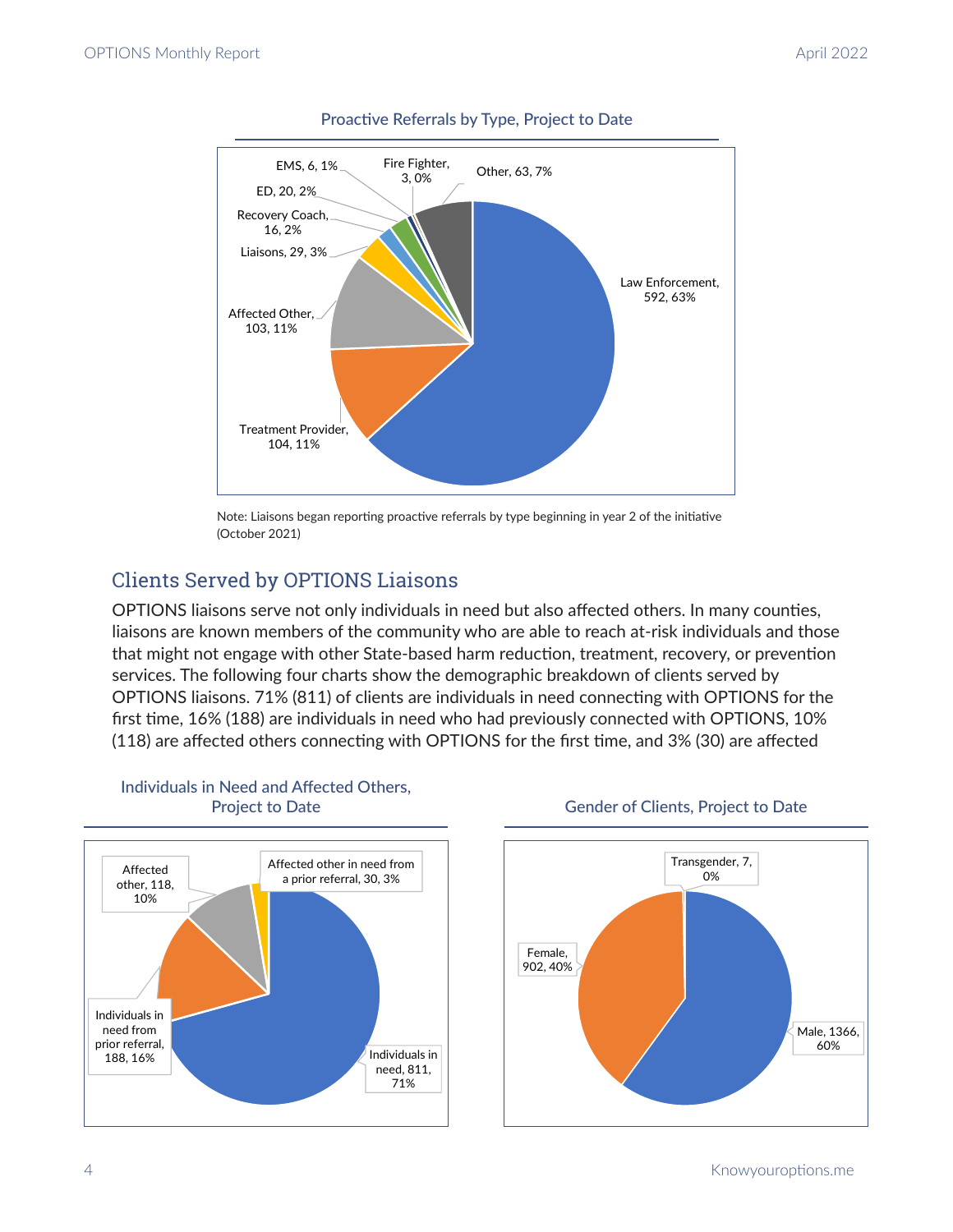others who had previously connected with OPTIONS. 60% (1,366) of clients identify as male, 40% (902) identify as female, and <1% (7) identify as transgender. The ethnicity of clients is 11% (124) Hispanic/Latino and 89% (1,044) not Hispanic/Latino. The racial composition of clients is 84% (1,231) white, 15% (215) Black/African American, 1% (10) American Indian/Alaska Native, 1% (11) Two or more races, <1% Hawaiian/Pacific Islander (2), and <1% Asian (1).







OPTIONS liaisons are effective at reaching individuals in need and affected others that are experiencing housing instability and experiencing homelessness. The following charts show that 58% (534) of clients referred to OPTIONS liaisons since October 2021 are reported to be housing insecure; 29% (263) are unstably housed and 29% (271) are homeless. Those who have stable housing constituted 42% (386) of liaison clients.



# Housing Status of Clients, Project to Date

# Stably housed, 386, 42% Unstably housed, 263, 29% Homeless, 271, 29%

## Housing Security of Clients, Project to Date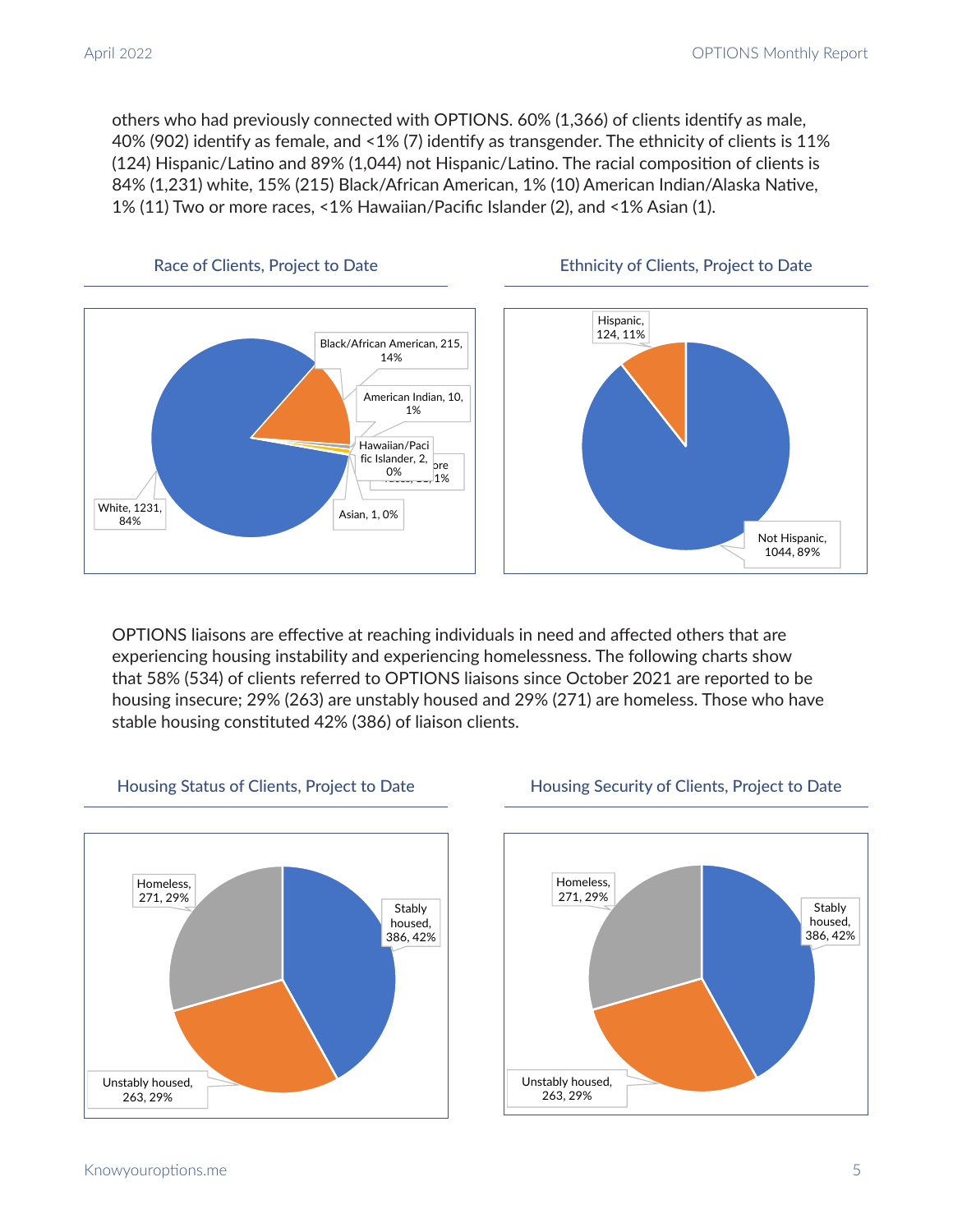# Liaisons Connect Persons Struggling with Substance Use Disorder to Services

OPTIONS liaisons connect individuals with state- and community-based prevention, harm reduction, treatment, and recovery services. The first chart below shows client interactions and referrals to services. The second shows synergistic connections between OPTIONS liaisons and other state-supported programs across the four focus areas of the state of Maine Opioid Response Strategic Action Plan: prevention, harm reduction, treatment, and recovery.



## Client Interactions and Referrals by Type, Project to Date

Note: Referrals to MARR, Community Coalitions, Patient Navigators, Rapid Induction, and Continuing Source of Naloxone were not reported by OPTIONS liaisons until October 2021

## Client Interactions and Referrals by Type, Project to Date

|                            | Oct-<br><b>Dec</b><br>2020 | Jan-<br>Mar<br>2021 | Apr-<br>June<br>2021 | Jul<br>2021 | Aug<br>2021 | Sep<br>2021 | Oct<br>2021 | Nov<br>2021 | Dec<br>2021 | Jan<br>2022 | Feb<br>2022 | Mar<br>2022 | Apr<br>2022 | Total |
|----------------------------|----------------------------|---------------------|----------------------|-------------|-------------|-------------|-------------|-------------|-------------|-------------|-------------|-------------|-------------|-------|
| Treatment                  | 0                          | 43                  | 102                  | 29          | 40          | 49          | 51          | 76          | 102         | 55          | 55          | 91          | 79          | 772   |
| Recovery                   | 0                          | 53                  | 112                  | 27          | 38          | 42          | 52          | 66          | 82          | 58          | 92          | 94          | 92          | 808   |
| Infectious Disease Testing | 0                          | 9                   | 31                   | 16          | 10          | 20          | 5           | 29          | 30          | 10          | 18          | 23          | 26          | 227   |
| ASAM Level of Care         | 0                          | 35                  | 55                   | 14          | 10          | 17          | 45          | 24          | 31          | 12          | 13          | 24          | 25          | 305   |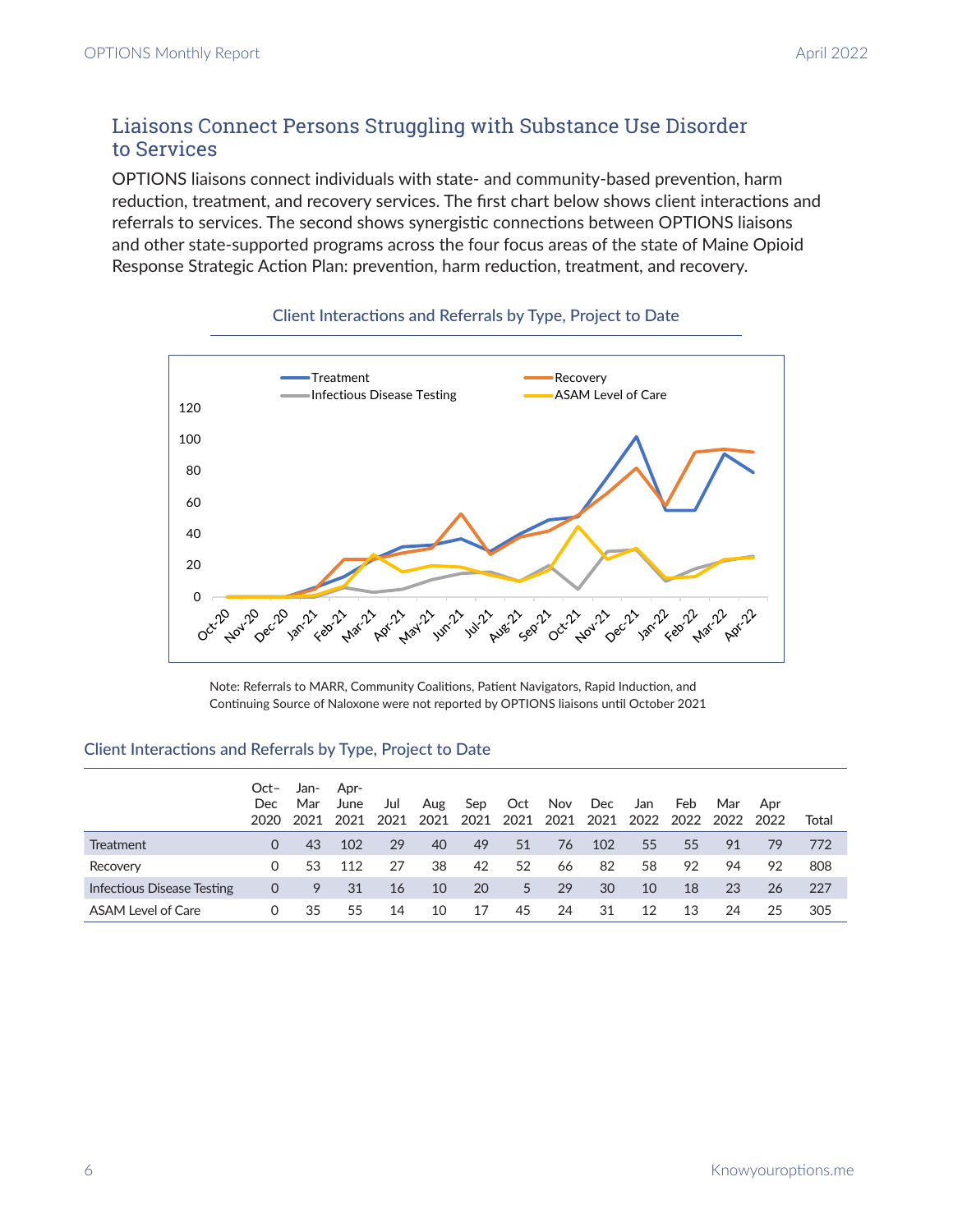

## Client Referrals to Other State-Supported Programs, Project to Date

## Client Referrals to Other State-Supported Programs, Project to Date

|                               | $Oct-$<br>Dec<br>2020 | Jan-<br>Mar<br>2021 | Apr-<br>Jun<br>2021 | Jul<br>2021  | Aug<br>2021 | Sep<br>2021 | Oct<br>2021    | <b>Nov</b><br>2021 | Dec<br>2021 | Jan<br>2022 | Feb<br>2022    | Mar<br>2022 | Apr<br>2022    | Total |
|-------------------------------|-----------------------|---------------------|---------------------|--------------|-------------|-------------|----------------|--------------------|-------------|-------------|----------------|-------------|----------------|-------|
| <b>Syringe Access</b>         | 0                     | 20                  | 53                  | 11           | 11          | 23          | 23             | 23                 | 22          | 16          | $\Omega$       | 43          | 10             | 255   |
| MaineCare Application         | 0                     | 41                  | 38                  | 10           | 8           | 5           | 17             | 15                 | 15          | 1           | 3              | 6           | 6              | 165   |
| <b>MaineMOM</b>               | 0                     | $\Omega$            | $\mathbf{1}$        | $\mathbf{1}$ | 2           | 5           | $\overline{4}$ | 6                  | 6           | 2           | 1              | 2           | $\overline{2}$ | 32    |
| <b>MARR</b>                   | N/A                   | N/A                 | N/A                 | N/A          | N/A         | N/A         | 2              | 12                 | 14          | 3           | 8              | 6           | 11             | 56    |
| <b>Community Coalition</b>    | N/A                   | N/A                 | N/A                 | N/A          | N/A         | N/A         | $\overline{4}$ | 30                 | 27          | 4           | 7              | 9           | 12             | 93    |
| Patient Navigator             | N/A                   | N/A                 | N/A                 | N/A          | N/A         | N/A         | 2              | 10                 | 10          | $\Omega$    | 5              | 8           | 9              | 44    |
| Rapid Induction at ED         | N/A                   | N/A                 | N/A                 | N/A          | N/A         | N/A         | 6              | 13                 | 13          | $\Omega$    | $\overline{2}$ | 4           | 3              | 41    |
| Continuing Source of Naloxone | N/A                   | N/A                 | N/A                 | N/A          | N/A         | N/A         | 29             | 52                 | 46          | 37          | 44             | 46          | 76             | 330   |

OPTIONS liaisons refer individuals for treatment programs in the moment when their clients are ready by meeting them where they are at. They use warm handoffs where they dial the phone number of the treatment provider for their clients. Some liaisons also drive individuals to their treatment appointment or MOUD (Medication for Opioid Use Disorder) inductions. For the project to date,

- 772 clients were referred for community-based treatment programs
- 81% attended their first appointment with the provider
- 19% unknown if they attended their appointment or not